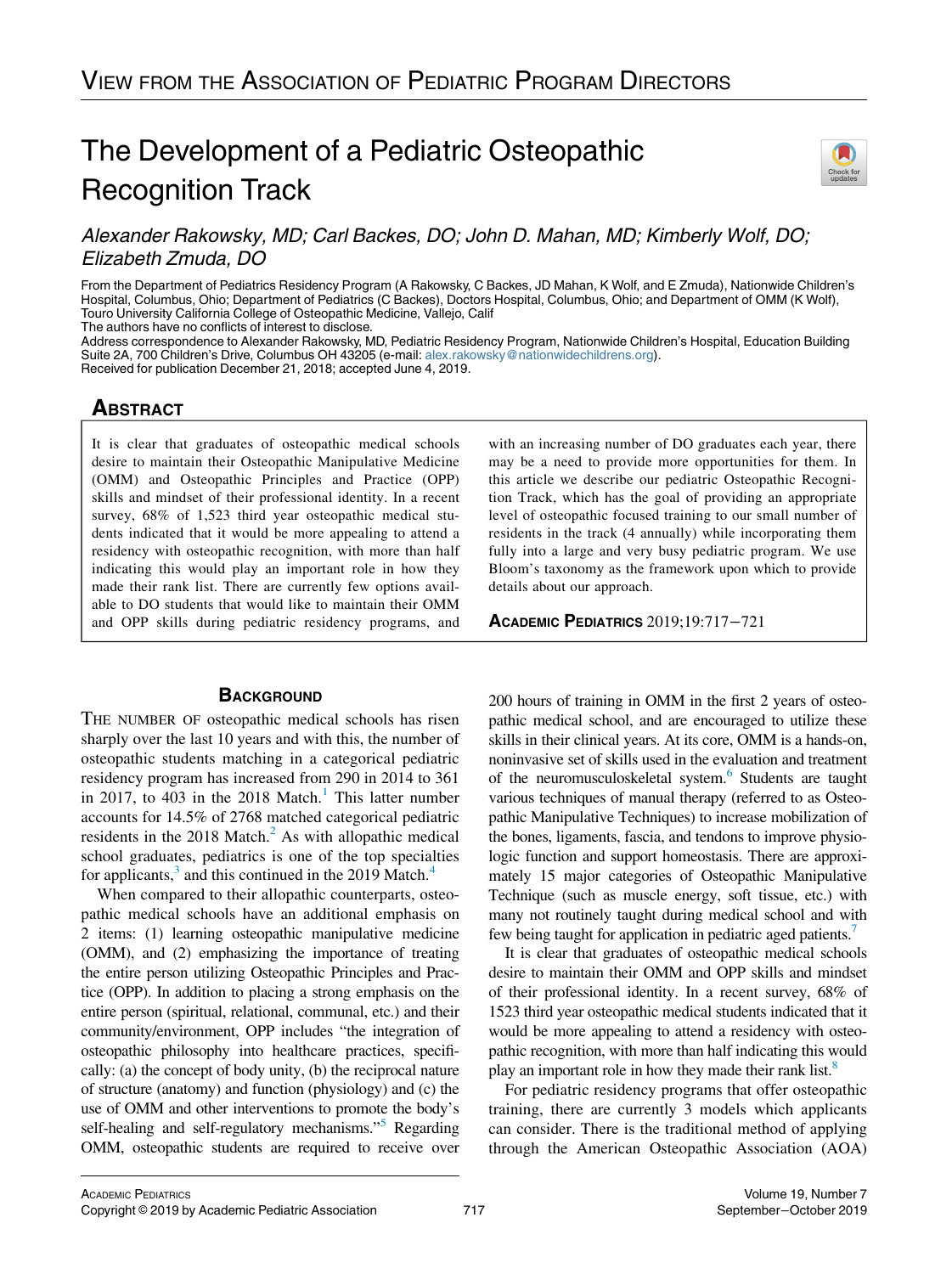Match for AOA approved programs, but for 2019 only one pediatric residency program actively participated with  $5$  applicants matching. Also, the Accreditation Council for Graduate Medical Education (ACGME) has developed a mechanism for residency programs to focus on osteopathic training and developed the "Osteopathic Recognition Track" (ORT) for those that meet requirements to have a formal OMM/OPP curriculum. These programs participate in the NRMP Match, and for 2019 there were only 2 pediatric programs.<sup>[10](#page-4-9)</sup> Finally, several programs state that they provide additional training in OMM and OPP for osteopathic residents but the level of OMM/OPP training is not well defined and not consistent with ACGME ORT standards.

It is our experience that a large percentage of Doctor of Osteopathy (DO) students applying for a pediatric residency position welcome the opportunity to maintain their OMM skills. On average over the last 3 years, close to 350 DO applicants have applied to our categorical general pediatric residency program annually, of which up to 250 each year have also applied to our ORT, which is part of the categorical program. This experience suggests that if more residency programs developed an osteopathic track training option, there would be sufficient number of interested DO students to pursue these positions.

In this article we describe our experiences in developing and refining our ORT), the first ACGME approved pediatric ORT. We believe this can provide a template for other pediatric programs to consider to meet the interests of those DO students committed to maintaining their OMM/OPP skills as a pediatricians. We use Bloom's taxonomy as a framework for developing this residency training initiative, and hereby present details of the development and refinement of our ORT in this manner.

### APPROACH APPROACH

<span id="page-1-0"></span>Pediatric osteopathic residency training has been present in Columbus Ohio for over 3 decades, initially at Doctors Hospital as an AOA approved residency program. With time Columbus Children's (current day Nationwide Children's) worked with Doctors Hospital to develop a dual accredited program with the first graduating class in 2008. With the changes with single accreditation, this program was granted osteopathic recognition by the ACGME in 2016 and starting in July 2017 became the ORT in the categorical program at Nationwide Children's. This program trains 4 residents per year in one of the largest children's hospitals in the country.

The overall structure of the program has been described previously, $^{11}$  $^{11}$  $^{11}$  but due to a voluntary ACGME self-study visit in 2015 we refined our program aims and made major changes in the overall structure of the program. These changes were further refined by the initial ORT application visit in 2016 and the most recent 1 year ORT visit for final accreditation that was held in the fall of 2018.

The change in our program aims was to emphasize (1) maintaining overall OMM and OPP skills and by developing pediatric-focused OMM skills and (2) developing expertise to become future thought leaders in osteopathic pediatrics, regardless of which subspecialty field the residents choose to enter. This necessitated changes to our curriculum with less emphasis on a block format (rotations specific to the ORT) but more emphasis on longitudinal experiences with multiple opportunities to learn and practice OMM monthly. This change allows the ORT residents to spend more time with the categorical residents in rotations but still have protected short periods (on average 4 hours per rotation) for formal ORT training and more emphasis on OMM/OPP work in their continuity clinic and journal clubs. We also redesigned our lecture series and journal club approach to focus more on developing future thought leaders in osteopathic pediatrics by discussing real pediatric cases, possible approaches to treating them osteopathically, gaps in the research on the efficacy of these treatments and how a study(ies) could be developed to fill these gaps.

As noted earlier we have approximately 250 applicants to our ORT annually, which represents an increase from approximately 80−100 a year prior to the major revisions in our training approach dating to 2015.

### **OSTEOPATHIC TRAINING CURRICULUM**

What follows is a more detailed look at our osteopathic training curriculum as viewed through the lens of Bloom's taxonomy. Per Nationwide Children's Hospital IRB policies, this description is not considered human subjects research and no IRB approval was indicated [\(Figure](#page-1-0)).<sup>[12](#page-4-11)</sup>

1. Remember

(Our Goal: To maintain and reinforce basic OMM and OPP knowledge and skills): All osteopathic medical students have extensive OMM training in their first



Figure. Bloom's taxonomy as applied to our track. OMM indicates Osteopathic Manipulative Medicine; OPP, Osteopathic Principles and Practice.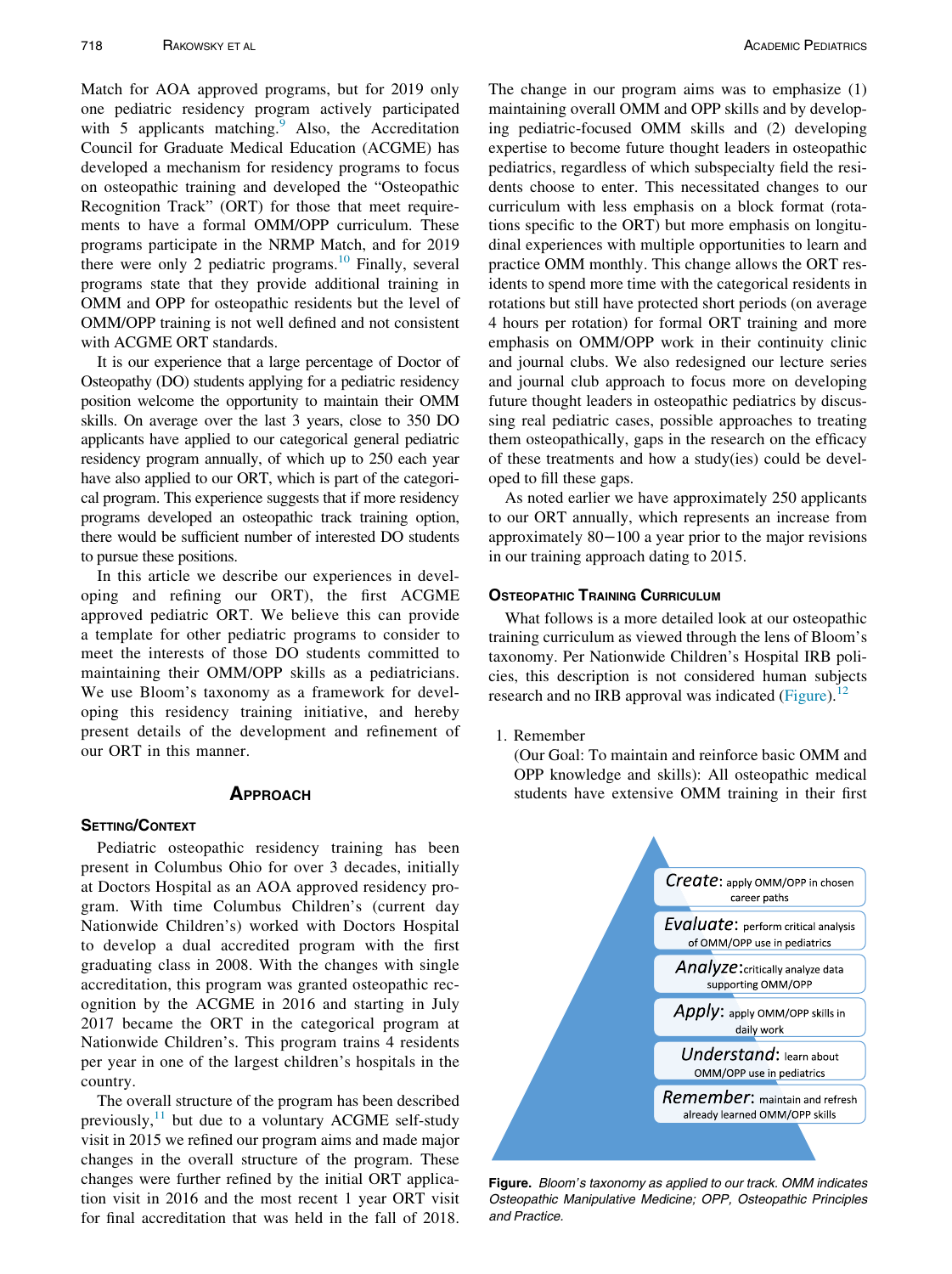2 years of school, but the rigor of instruction and quality and quantity of OMM experiences during the clinical years varies widely. In addition, the exposure to OMM education applicable to pediatric patients also varies between schools as well as during clinical rotations. Thus, during August of intern year, all 4 of the ORT interns participate in an introduction to OMM/ OPP during a community health/advocacy/OMM rotation. This is the first of 4 ORT specific rotations. The 4 ORT interns spend time with the ORT director reviewing common Osteopathic Diagnosis and Treatment Techniques and learning how to apply them to children. They simulate actual clinical care, relying on practice sessions with one another and voluntary real patients. Using OMM clinical skills checklists developed by local ORT residencies (such as Family Medicine) each intern's ability to apply basic OMM skills is assessed and developed to ensure that all 4 interns are competent to practice in the clinical setting of their supervised continuity clinic. During this rotation the interns are also introduced to basic community and population health topics with an OPP framework (2 week experience) including visits to local community resources near their continuity clinic. For additional OMM education, during each rotation all of the ORT residents have 1 half day of protected time (referred to an Osteopathic Focused Education Day [OFED] and typically attended by 10 of our 12 residents per rotation). During this half day OMM approaches in a body system or applied to a specific clinical problem are reviewed and practical OMM clinical skills are practiced. The same OMM clinical skills checklists are used to assess competence to assure that each resident develops the desired OMM skills and we are currently developing additional pediatric OMM clinical skills checklists for better training and competency assessments.

2. Understand

(Our Goal: Teaching our resident how to know and apply OMM/OPP knowledge in pediatrics): OFED day lectures are designed to take OMM skills and translate them to use in pediatric patients. Lectures focus on specifics in physiology and osteopathic techniques appropriate for various pediatric ages. In addition, to augment the residents' understanding and OMM skills we conduct a 2 day OMM retreat each spring that features a pediatric OMM expert who focuses on developing greater understanding and OMM skills in one area of pediatric care. To further address OPP knowledge, our ORT residents work together in one specific continuity clinic. This clinic is active in the community and the residents pursue opportunities to serve the community through participation in local events, such as volunteering in the local library, food distribution efforts, and Holiday parties for children in the community.

3. Apply

(Our Goal: Have the residents apply this OMM/OPP knowledge in their daily work): During continuity clinic sessions (over 50 half days per year) each resident is encouraged to schedule at least one patient who is a candidate for OMM. This allows the residents to continue to apply the knowledge learned during OFED days as well as refine their own clinical approach to the patient. Additionally, during the second year of training, each resident has a second ORT specific rotation, an OMM rotation. This rotation integrates training with pediatric OMM providers in clinic (currently 2), local pediatricians who utilize OMM in their practice, a hematology/oncology fellow at Nationwide Children's who has developed an OMM clinic for oncology patients and/or faculty from the Ohio University Heritage College of Osteopathic Medicine, Dublin campus in central Ohio. Residents additionally have the opportunity to help "table-train" during the OMM educational labs for first and second year students at the nearby OUHCOM Dublin campus, providing them with exposure to the academic focus as well as a mentorship role. Residents also have the opportunity during this rotation to shadow other specialties that are complementary to OMM such as physical therapy, in an effort to improve their biomechanical knowledge as well as their relationship with a broader group. These various experiences during the OMM rotation allow our residents to learn from a variety of OMM providers and see how the same problem (eg, lower back pain) can be approached often using different OMM techniques. During this rotation each resident is involved in the care of an additional 30 pediatric patients. Residents are encouraged to use OMM in the inpatient setting when appropriate and with approval of the attending physician. As with the continuity clinic, the average number of inpatient cases is low at this time (about 5 per resident at this time). In regard to OPP, the third ORT specific rotation involves a second year rural rotation where residents work with the pediatricians at a community medical center (Licking Memorial Hospital in Newark Ohio, about 40 miles from Nationwide Children's). Several members of this group are active in their community and our residents are encouraged to attend health fairs and preparticipation screening events with them. To track our residents' development, we are developing a method whereby the residents can maintain a log of both clinic and inpatient OMM encounters, including clinical problem and techniques utilized. This data will be useful for continued refinement of our OFED day curriculum and clinical training.

### 4. Analyze

(Our Goal: Teach the residents how to critically analyze the data supporting OMM): While developing their OMM skills is vital, it is just as important that our ORT residents learn to critically analyze the role of OMM in pediatrics. With few studies that address the safety and efficacy of OMM in children, this is an ongoing challenge. In addition to the monthly OFED, the residents also have journal club each month. Each journal club is required to meet specific standards in reviewing current AAP guidelines and classic research articles. In addition to this, the ORT journal club 3−4 times a year also reviews a research study evaluating efficacy and safety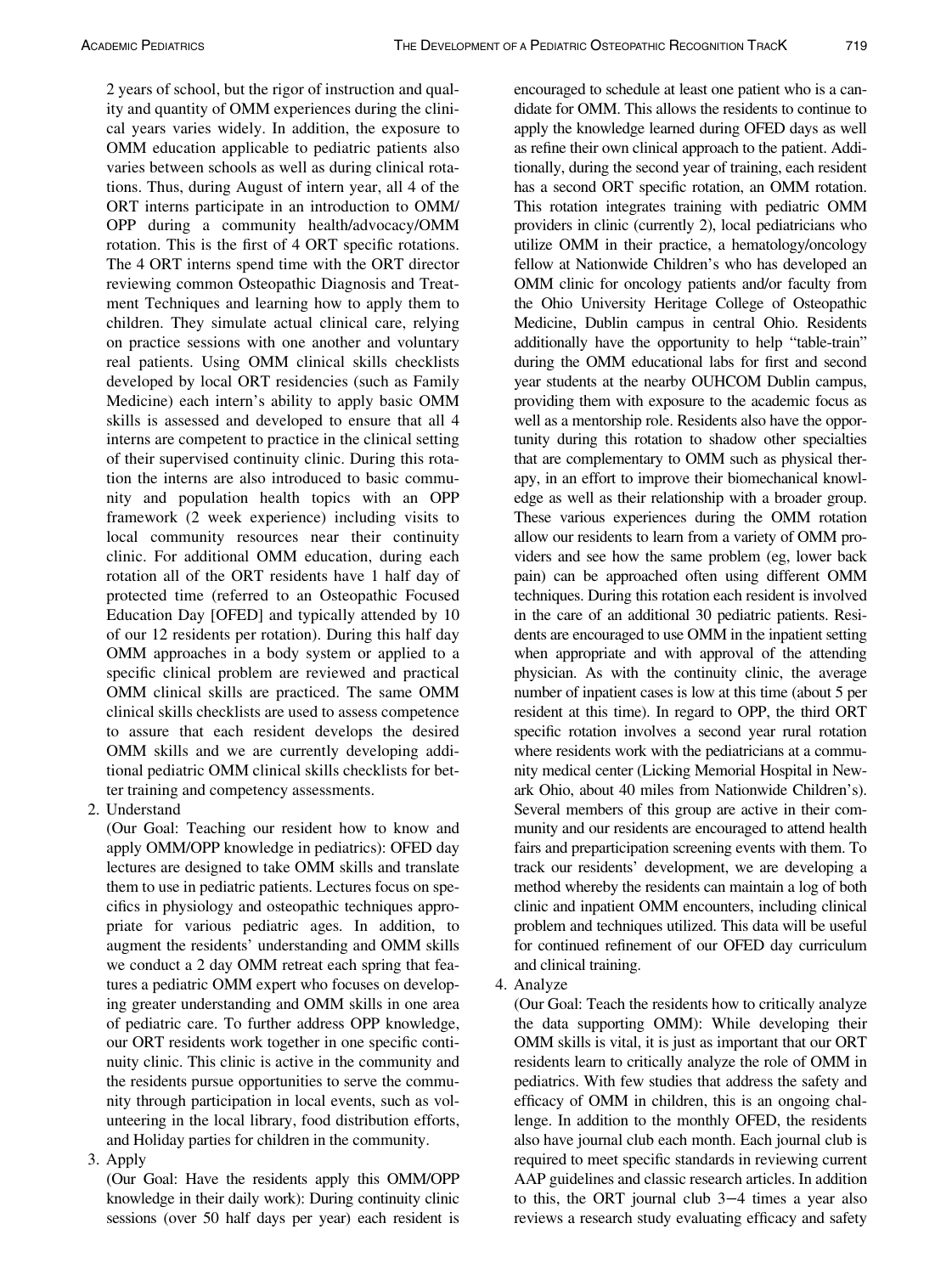of OMM for a particular clinical problem (usually adult studies). In all sessions there is a discussion about how the findings in the article could be applied to children and as importantly how a pediatric specific study could be developed to evaluate the efficacy of this approach in the pediatric-aged population. Of note the journal club articles are matched to the body system/problem discussed at OFED that month. Other opportunities that allow our residents to further analyze safety and efficacy of OMM arise from our partnership with a nearby campus of the Ohio University Heritage College of Osteopathic Medicine. This school offers several opportunities (on average 4−6 per year) for our residents to either attend an in depth OMM training seminar (recent example: 8 hour course on the use of OMM for specific sports medicine issues) or a local OMM conference. Finally, our third year residents also attend one of the major national osteopathic conferences (such as the annual AOA sponsored OMED meeting). All of these activities allow our residents to learn to critically analyze OMM studies and build the confidence to potentially engage in future studies.

5. Evaluate

(Our Goal: have the residents perform a critical analysis/ academic endeavor involving a specific osteopathic topic): As noted earlier one of our 2 main ORT goals is to develop future thought leaders in osteopathic pediatrics. In order to facilitate this, a final ORT specific rotation during the third year is dedicated to developing an academic project for the residents. We had several residents start OMM clinical trials, but we realized that the time required for these was not conducive to the time allowed for these to be completed. Despite this complexity, residents have been able to complete 1 clinical trial but it took several years and multiple resident classes to finish (OMM as an adjunctive treatment in children with asthma, manuscript in preparation). Residents can still start clinical trials but are asked to develop a succession plan so as to ensure completion. For most residents, the emphasis now is on: (a) developing educational modules that can be used to teach either DO students as well as their MD resident colleagues about OMM, (b) evaluating the impact of OMM on quality of life of patients or time to return to play, (c) looking at OMM utilization by our residents and (d) the financial implications of using OMM in a pediatric clinic setting. An academic product is required of all of our graduates, and to date the 2 classes that have graduated under the ORT designation (class of 2018 and 2019) have achieved this. Thus, with this structure, all of our ORT residents should progress to this level of Bloom's taxonomy.

#### 6. Create

(Our Goal: Have the residents apply the OMM/OPP knowledge in their chosen career paths): This is the ultimate goal of the program, our graduates using OMM and OPP in ways specific to their chosen field. To date several graduates have achieved this: one graduate who is an Academic Pediatrics fellow running an OMM clinic in our primary care clinics, another who is a Pediatric Hematology/Oncology fellow who has developed an OMM clinic specific for oncology patients and 3 as general pediatricians at larger pediatric academic centers who use OMM in their clinic. Several of our 2019 graduates plan to develop OMM specific clinics in their chosen fields (eg, Sports medicine and Developmental Behavioral Pediatrics) during and after completion of their fellowships.

While the single accreditation process appears to have increased the number of academically minded osteopathic training programs through the ORT mechanism in such specialties as Family Medicine and Internal Medicine, it seems to have led to the opposite effect in pediatrics. The number of pediatric residencies that have pursued the ORT designation or are still in the AOA match is substantially less than several years ago, limiting the training options for DO medical school graduates who are interested in developing and maintaining their osteopathic skills. While there is limited understanding of how many DO students applying for pediatric residency feel that maintaining their osteopathic skills is vitally important, our experience is that this is significant and it is likely that if more ORT spots were open the spots would be readily filled by very qualified candidates. Our hope is that this description of our ORT program can inspire and inform other pediatric programs to develop ORT options as well.

We recognize that we have the advantages of both a long history of pediatric osteopathic training in Columbus (with the Doctors Hospital program first developed over 30 years ago) and having an active campus of the Ohio University Heritage College of Osteopathic Medicine nearby and actively engaged with us. However, there is a growing number of DO schools and many of them require a pediatric affiliate which could lead to mutually beneficial relationships with other pediatric residency programs. This development would also help with one of the major challenges we face, that is finding effective pediatric OMM providers to train our residents. Also, affiliations with osteopathic medical schools could lead to opportunities for sharing educational resources and evaluation tools, as we have done with our Family Medicine residency colleagues in Ohio.

Our program is designed for our residents to fully learn, but as importantly, incorporate their OMM and OPP skills into clinical practice, regardless of the field of pediatrics that is chosen. The combination of a limited number of ORT specific rotations (4) with more emphasis on longitudinal OMM practice has been well received and has allowed our ORT residents to increase their actual OMM time with patients. In addition, this structure lends itself for a very large and very busy pediatric training site where finding protected time for our residents is a challenge.

Many challenges remain including finding protected faculty time (currently our Director of Osteopathic Medical Education, Dr Zmuda, receives 0.1 FTE for ORT resident education outside of working with them in clinic,